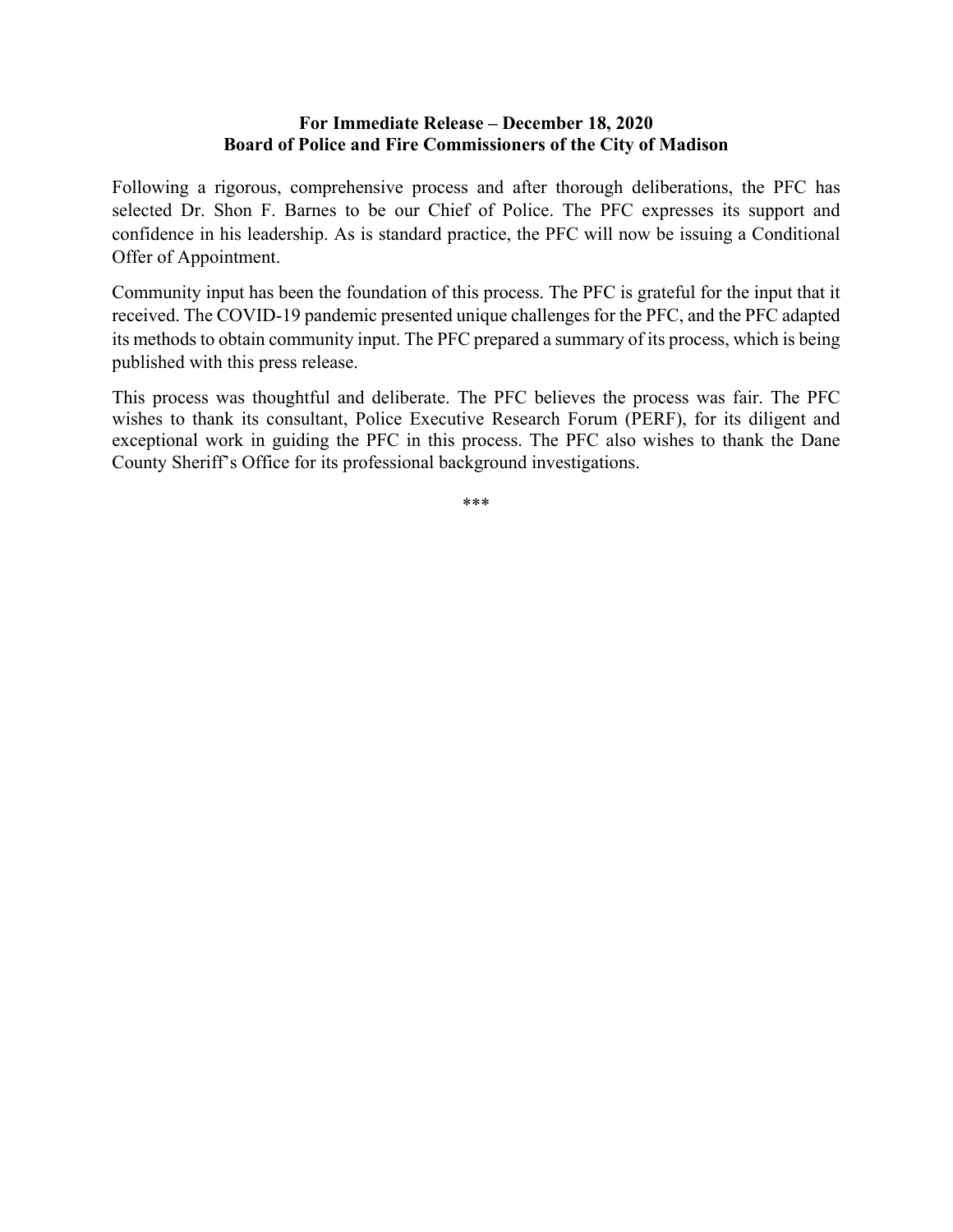## **Board of Police and Fire Commissioners of the City of Madison**

## **Summary of Police Chief Appointment Process 2019-2020**

The Madison Police and Fire Commission (PFC) consists of five (5) City of Madison residents, who volunteer their time to serve in this role. The PFC is an independent body created pursuant to state law, Wis. Stat. § 62.13.

Shortly after Chief Koval announced his retirement on September 29, 2019, the PFC began the process to find Madison's next Chief of Police. In November of 2019, the PFC heard from Herman Goldstein regarding his insights and perspectives on policing and important issues related to the selection of a police chief. The PFC also reviewed input from other professionals. In addition, the PFC heard from Local Voices Network (LVN) regarding resources to assist the PFC with obtaining public input.

The Commissioners met for multiple working sessions to discuss the process. The Commissioners determined early in the process that a rigorous, national recruitment process was necessary. The Commissioners prepared questions for potential search firms to answer as part of the quote submission process to ensure that the search firm would meet the needs of the Madison community. The PFC asked the following questions:

- 1. Which cities and municipalities has your firm been involved with in hiring a police chief and what do these local governments have to say about the service they received? Of those local governments you have worked with, how many hired the police chief candidate recommended by your search firm?
- 2. Tell us what you believe are the dynamics of the Madison Police Department and the unique nature of policing in a city like Madison. In light of this, what strategies would your search firm use to identify and recruit a candidate who can meet the challenges facing the department today and in the future?
- 3. Are the members of your search firm who will be conducting the search conversant with contemporary police practices and able to assess the strengths and weaknesses of candidates based on this knowledge? What is your experience with recruiting police chief candidates who have experience working with diverse populations, both in law enforcement and community based organizations?
- 4. Madison residents want a safe city where every police officer treats all residents with respect and care regardless of their race, ethnicity, gender, sexuality or class. How will your firm help us find a chief who understands this ideal and pledges to lead the Madison police department in a way that supports the goals of racial and social justice for residents and enhanced mutual trust between the police and residents?
- 5. The Madison police officers have a union. What experiences does your firm have with organized labor? When searching for a police chief, what does your firm do to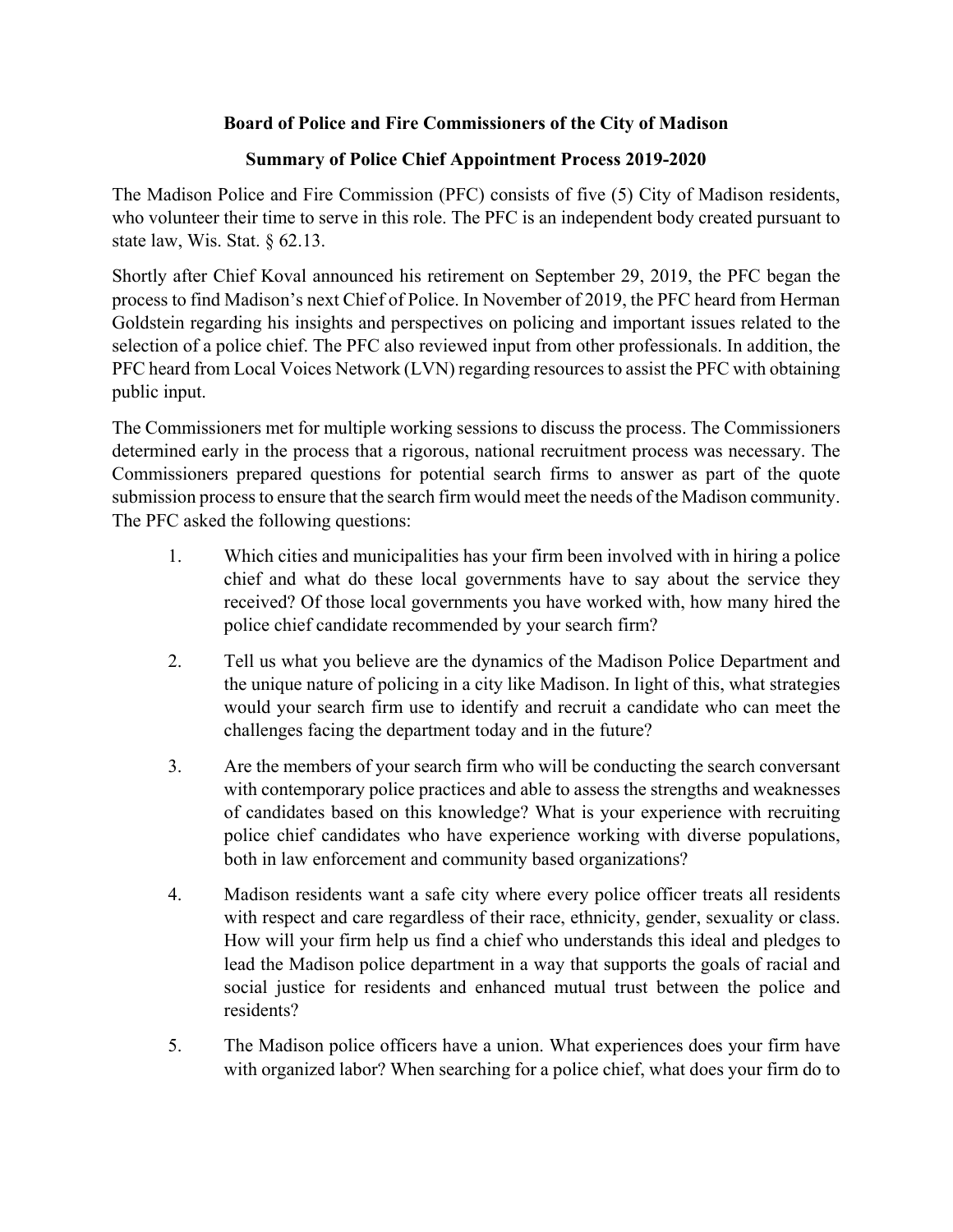ensure a police chief candidate understands and has experience with labor law, worker's rights, the grievance and arbitration process, and union contracts?

- 6. There are very few women of color who are Madison police officers and not many officers of color who are at the rank of captain or higher. When searching for a police chief, how much emphasis does your firm put on a police chief's commitment (with results) to hiring and promoting a workforce that are locally hired and diverse?
- 7. Please describe your recruitment process for police chief candidates. How would your search firm go about recruiting candidates who might not apply for the Madison police chief position unless sought out? Does your firm have a track record of successful recruitment and a proven ability to attract a diverse pool of candidates? 8. What is your search firm's experience with developing a profile of a police chief position based on the unique characteristics of the local government and police department?
- 8. What is your search firm's experience with developing a profile of a police chief position based on the unique characteristics of the local government and police department?

On January 10, 2020, the PFC published its quote submission. The PFC subsequently interviewed several firms and selected Police Executive Research Forum (PERF).

The PFC scheduled four (4) public listening sessions to take place in March and April. Due to COVID-19 concerns and related orders, however, the PFC was unable to conduct the public listening sessions as originally planned.

Over the course of the year, the PFC received an extensive amount of community input, which contributed to each stage of the process. The PFC engaged the public in numerous and unprecedented ways, including:

- The PFC heard extensive verbal input from numerous groups and individuals over the course of multiple meetings.
- The PFC partnered with Local Voices Network (LVN) to host a series of small group conversations to inform the police chief hiring process. LVN also convened additional conversations with specific partners who work with populations who are disparately impacted by police in our community. LVN prepared a detailed report for the PFC, along with suggested interview questions.
- The PFC conducted two virtual Town Hall style meetings.
- PFC members participated in call-in radio programs with WORT and La Movida, a program conducted in Spanish.
- Commissioner Hamdan presented at a meeting organized by LASUP (Latino Support Network) and received feedback.
- The PFC published a community survey with questions and opportunities to provide written feedback.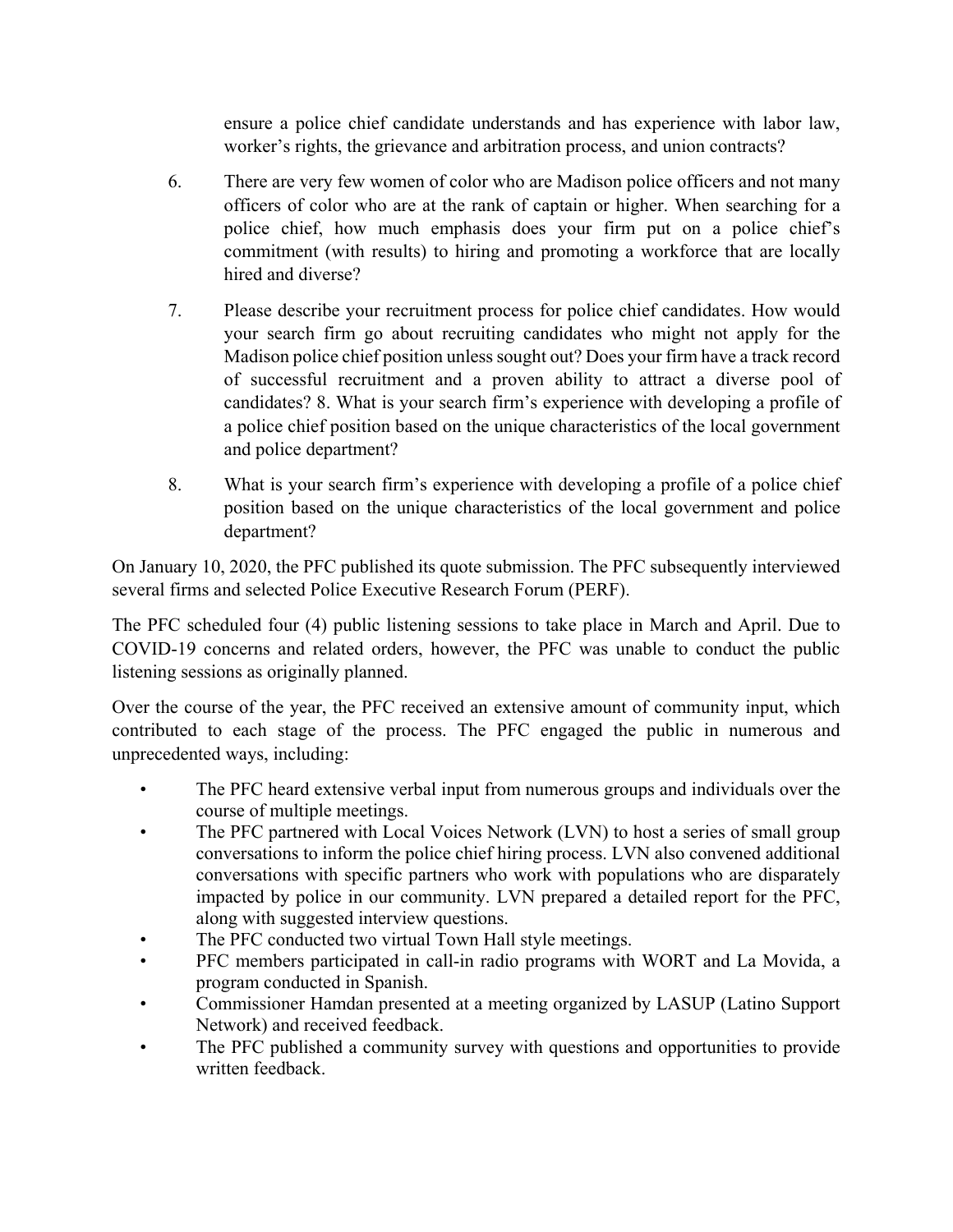• The PFC created an e-mail address dedicated solely to receiving written input related to this process. The PFC also provided a mailing address for written input.

Prior to posting the job announcement, the PFC obtained input from various groups and individuals. This input was used in drafting the position announcement. The position announcement is posted on the PFC's webpage: www.cityofmadison.com/pfc.

The position announcement was widely shared, including on the following websites:

- PERF
- $IACP$
- NOBLE
- $\bullet$  HAPCOA
- NAWLEE
- Wisconsin Police Chiefs Association
- The Blue Line
- ihirelawenforcement.com
- policejobsinfo.com
- Police Career Finder
- GoLawEnforcement.com
- IAWP
- City's social media outlets
- MPD website
- WILENET
- Police1.com

In addition to widely posting the announcement, PERF engaged in various recruitment efforts. Specifically, PERF has developed extensive contacts in the law enforcement and public safety communities over the course of numerous projects, through its membership program, and through its Senior Management Institute for Police (SMIP).

Prior to conducting its initial interviews, the PFC met to discuss and prepare its interview questions and used the community input that it received to draft the questions. In addition, PERF conducted the initial vetting process. On November 17, 18, and 19, 2020, the PFC conducted initial interviews of the candidates. The PFC asked each candidate the same questions, as follows:

- 1. Tell us why you are interested in this position and how your experience has prepared you for it.
- 2. What are the steps you would take to earn the officers' trust in you as the leader while simultaneously building trust in the community? Please talk about your experience developing and balancing internal trust and community trust.
- 3. What do you think happened in the United States after the killing of George Floyd?
- 4. Please draw on your experience to illustrate what strategies are critical to ensure trust between the Madison Police Department and immigrant communities?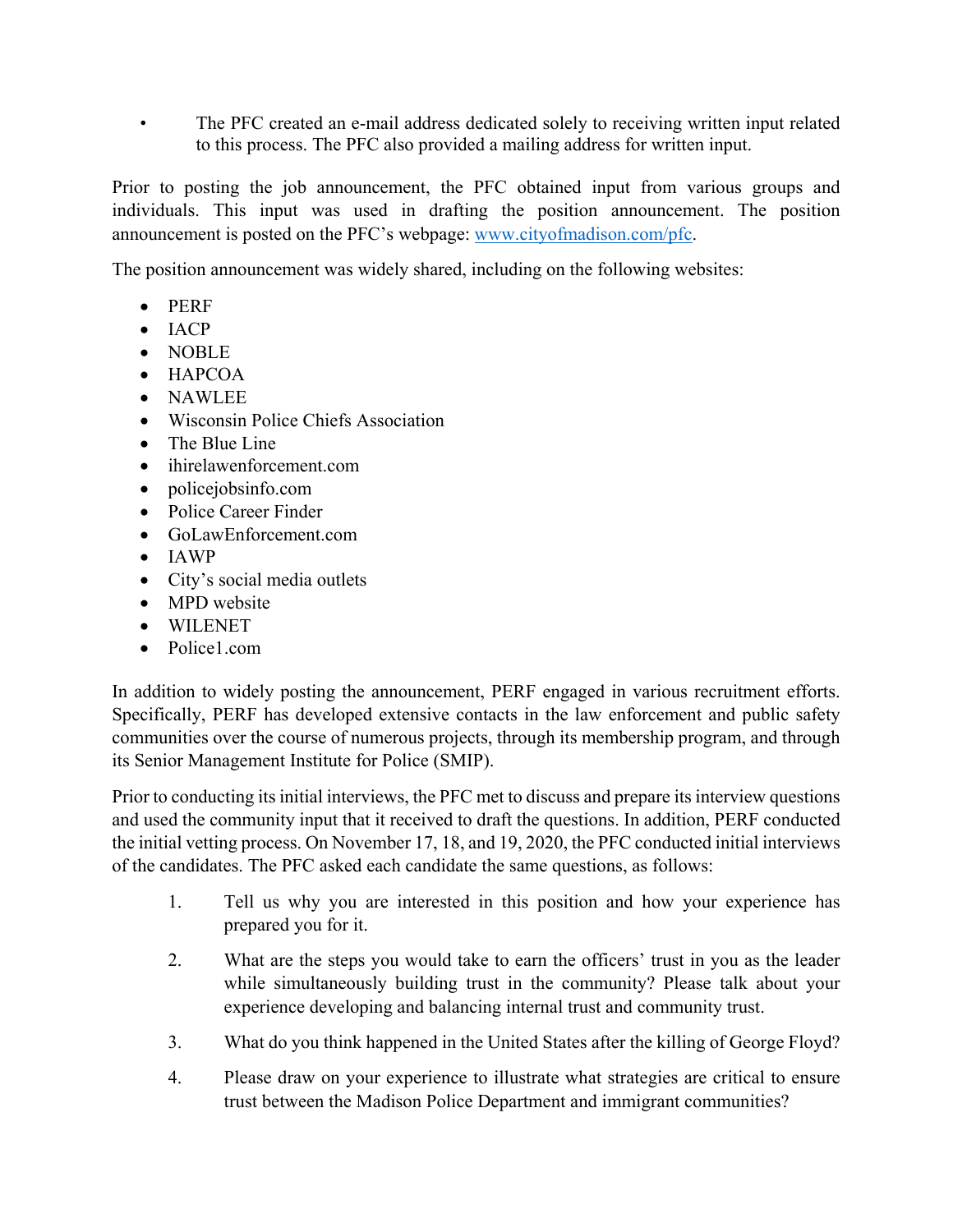- 5. There is an ongoing community concern that there are rogue officers in police departments across the country, including Madison. How have you dealt with this in your career and what is your leadership strategy to address this concern?
- 6. Cities today struggle with finding balance between establishing appropriate public safety and support strategies and protecting people's civil rights and human dignity. What would you do to find this balance?
- 7. What is the importance of officer wellness and how does it fit into the portfolio of responsibility for the police chief? How has this concept – and your understanding of it ‐ evolved over the course of your career?
- 8. Many of your colleagues are leaving the police profession because something has fundamentally changed. Explain to us why you are not only staying but applying to be a leader in this challenging time.
- 9. What would be your strategy to improve overall recruiting by the police department? Speak specifically about your experience and approach recruiting people with marginalized identities.
- 10. Madison has been committed to community policing since the 1980s. As a police executive, how do you envision advancing community policing in this context amid nationwide calls to reduce police budgets and a global pandemic?
- 11. Protests are common in Madison. As a leader, what is your approach to managing protests? Please share an example to illustrate your experience and your understanding of the complexities.
- 12. Before we close our discussion today, what haven't we talked about that you would like us to know about you?

After the initial interviews concluded, the PFC deliberated regarding the candidates. The PFC selected four (4) finalists to proceed to the final interview process. The PFC also immediately commenced the background check process for each of the finalists with the assistance of the Dane County Sheriff's Office.

On December 8, 2020, the PFC conducted the final interviews. The PFC interviewed each finalist for one (1) hour. The finalists were each asked the same questions, except for follow up questions based on candidates' responses and one candidate-specific question:

- 1. Talk to us about how you would approach being the chief in a complicated political environment like Madison (mayor, common council, PFC, new citizen oversight bodies, commissioned and non-commissioned unions) and how that part of the job is related to working with the members of the police department, and your work with the community.
- 2. Can you tell a story of a moment in your time as a police officer when you've witnessed a misuse of power? How did you respond?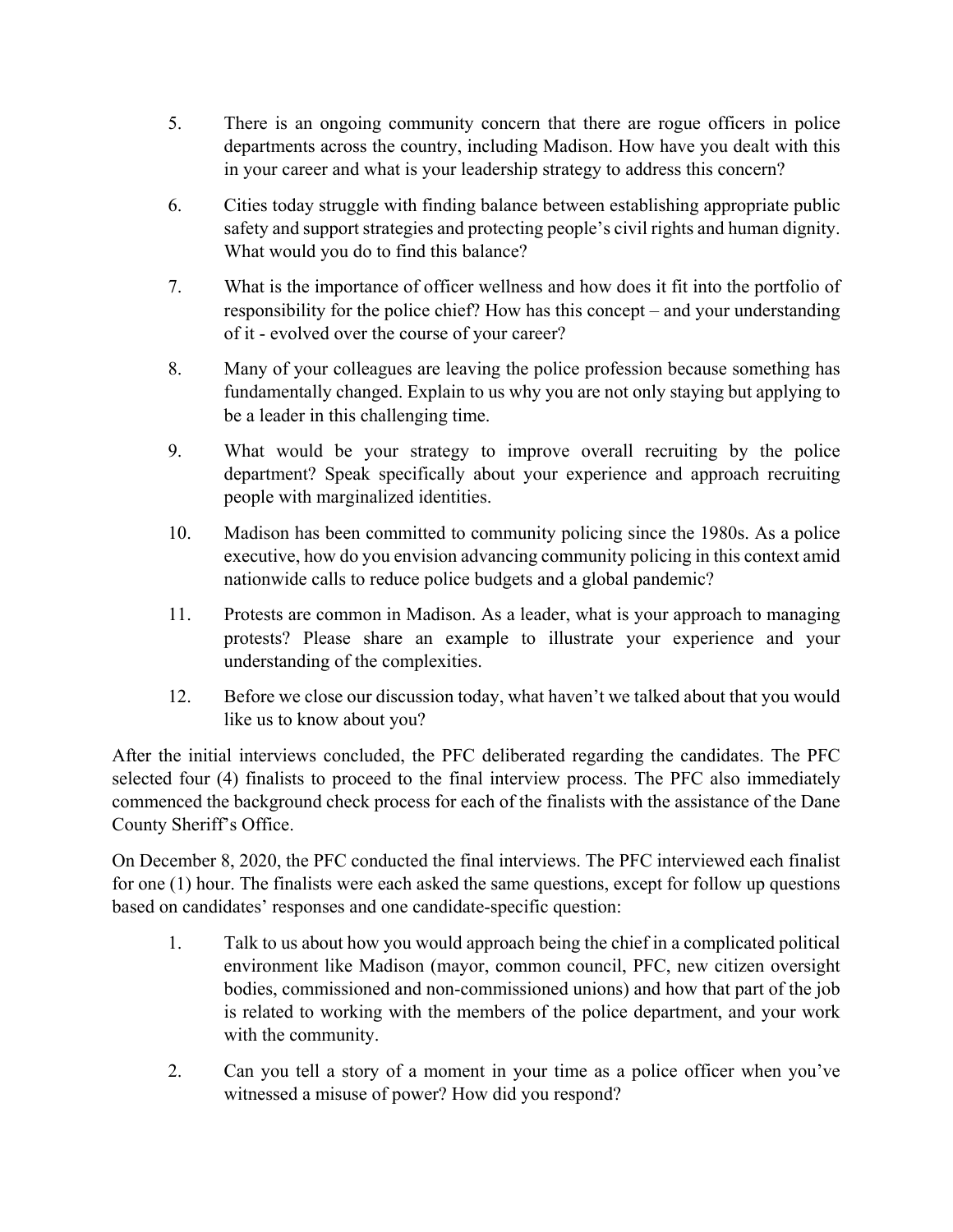- 3. What is your vision for the Madison Police Department? Where do you see the department being in 5 years? What is the broad outline of your plan to get it there? What challenges do you anticipate? Use this time to give us insight into your philosophies and values.
- 4. Dr. Barnes: You have not yet been a chief and you have not policed in the Midwest. Both of those things could be a challenge for you. Talk about that and share with us what other challenges you foresee if you were named the police chief of the Madison Police Department.

 Ramon Batisa: What have you learned from your experience in Mesa and tell us how? What lessons did you learn and what would you do differently should you be named the next police chief in Madison?

 Chris Davis: What do you think we need to know about the death of Jose Santos Victor Mejia Poot in Portland in 2001?

 Larry Scirotto: Help us understand why you retired and now you want to get back in to the profession?

5. What questions do you have for us?

Later in the afternoon on December 8, 2020, the PFC conducted an additional interview with each candidate and released the videos publicly. The interview questions were based directly on the community input that the PFC received. The PFC conducted the interviews in closed session to ensure a fair process. The PFC asked the following questions of each candidate:

- 1. Please take a few minutes to introduce yourself to the residents of Madison and tell us why you want to be their chief of police.
- 2. Do you believe local police have a role in enforcing federal immigration laws? Please explain.
- 3. It seems that police fear some of the communities they work in, and the communities fear the police in return. What fears have you observed in the communities you've policed in? What strategies might you deploy to help heal harms that cause these fears?
- 4. What is your personal perspective on police engagement with youth? How can we ensure an environment in which youth are able to learn and thrive, free from fear?
- 5. What do you see as the role of police in responding to mental health or drug-related crises? How do you ensure safety and inclusion for people with disabilities and people actively struggling with mental illness and/or addiction?